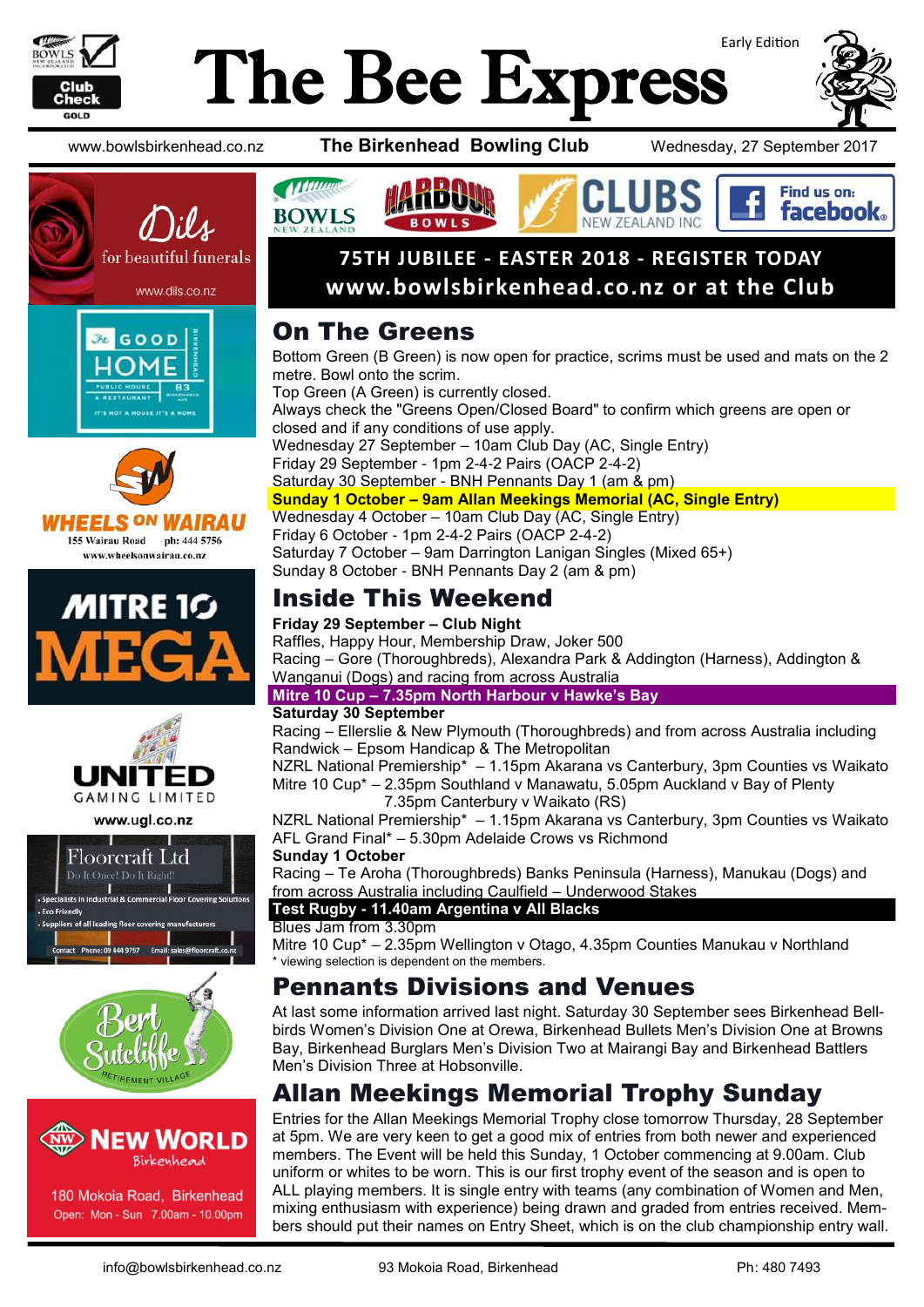

**New Zealand made** www.3dproducts.co.nz



*<u>Ommie Swart Limited</u>* onal Apparel & Products, Corporate Gifts **Customised Team & Club Uniforms** 



### BIRKENHEAD

Recreation Drive PH: 418 2424 Proudly Supporting Bowls Birkenhead www.birkenheadrsa.com

### **Allan Meekings Memorial - This Sunday 1 October The first club tile of the season! Entry Now**

### Jerry and Adele Make Last Sixteen

Last weekend saw Bowls North Harbour's Ivan Kostanich Memorial Premier Singles

played over two days. Jerry Belcher was the only Birkenhead player waving the Birkenhead flag to progress to post section play and beating Brown's Bays Richard Kimber in the first game late on Saturday to progressed to the last sixteen on Sunday. Up against Carlton Cornwell's Graham Skelton on Sunday, Belcher went down in the tie breaker, a great effort with many fancied bowlers having already been eliminated. The tile was claimed by Mangere's Nick Thompson beating Mairangi's Colin Rogan 7/4 – 10/6 in the final.

Over the bridge Auckland Bowls Women's Premier Open Singles were taking place. Birkenhead's much favoured Trish Croot unfortunately was forced to withdraw prior to Saturday having sustained an injury during the week. Of the Birkenhead ladies playing section play on Saturday Adele Ineson made the last sixteen on Sunday but bowed out (18-19) in a time limited game to Te Atatu Peninsula's Paris Baker.

Baker went on to beat Kensington's Maree Attwood 21-11 in the quarters, St Heliers's Sheila Putu 21-7 in the semis and before moving on to beat Pa-



Birkenhead's Jerry Belcher (left) after a very successful first day. Umpire Bob Stevens (middle) and Colin Rogan (right)

pakua's Natarsha Grimshaw in the final, 21-17. An impressive effort from someone with under five years' experience and still at school.

### 75th Jubilee – End of Celebration BBQ

The final act of the Jubilee Celebrations on Monday 2 March will be the End of Celebration BBQ at 5.30pm. A kiwi BBQ with some extras. Entry to the club is free but a BBQ meal ticket will cost \$5.

Those that play in the Jubilee Social Bowls Afternoon automatically receive a BBQ meal ticket as part of their entry.

Members past and present, friends or relatives who would be interested in joining with us to mark this special occasion, please register your interest on the "Registration of Interest Form" available from the Club, the Club's website or contact the Club Secretary email: secretary@bowlsbirkenhead.co.nz or phone/text 027 6661618

### There is something for everyone during the five days of celebration.

### Christmas, Book Today

Looking for somewhere to hold your Christmas function? Everywhere too expensive? Why not try the club? Set in a central location that Birkenhead is, with great facilities and access to two bowling greens where you can 'have a roll up'. The bowling club will give you a unique not to be forgotten Christmas function. The Club is a great venue for your Christmas Function. The clubrooms offer good kitchen and bar facilities and offer flexible catering options. The club can cater for a large number of guests and are generally cheaper to hire and have better bar prices than other function venues. If you're interested, let us know what you had in mind, our Function Co-ordinator will assist you from start to finish. It is never too early to book your Christmas bowls function, phone the club's Function Coordinator Emmie (0275 297 297) or email [privatefunction@bowlsbirkenhead.co.nz](mailto:privatefunction@bowlsbirkenhead.co.nz)

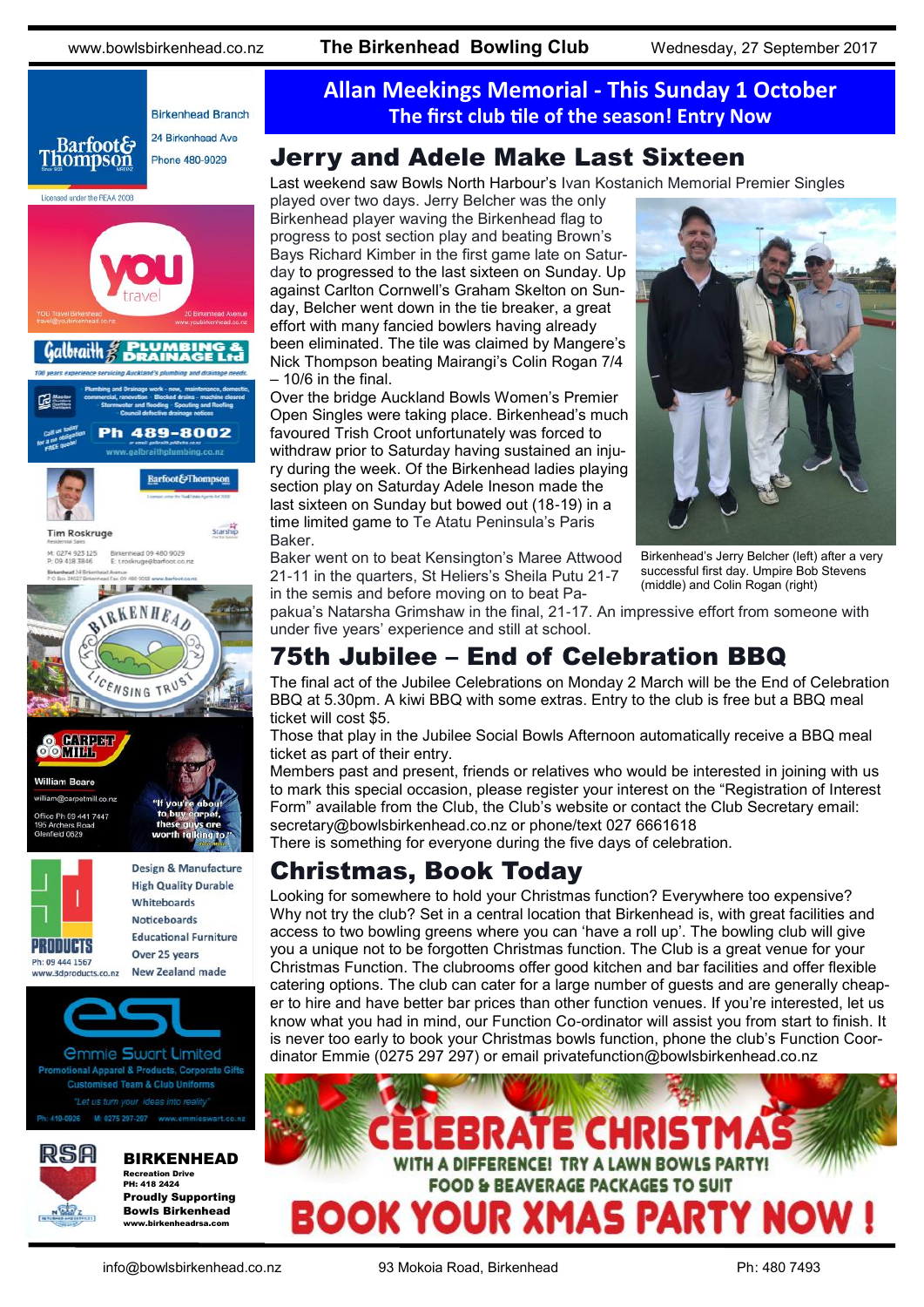



180 Mokoia Road, Birkenhead Open: Mon - Sun 7.00am - 10.00pm







### BIRKENHEAD Recreation Drive

PH: 418 2424 Proudly Supporting Bowls Birkenhead www.birkenheadrsa.com



**LION BREWERIES** 



**Tuesday 7 November @ Birkenhead Bowling Club Open from 11am Stuie's Punters Bar & Winning Post Lounge options available**

### Melbourne Cup Day - Tuesday 7th November

Join us for the race that stops two Nations. Come and make a day of it in the exclusive Winning Post Lounge with all the trimmings or enjoy the casual atmosphere of the Stuie's Punters Bar with a full bar operating. Whichever way you go, be at Birkenhead Bowling Club Tuesday 7th November for the 157th running of the Melbourne Cup. TAB facilities available, four large screen televisions tuned to the racing action, Full Bar, Open from 11am.

*"We could not have had a better day than you guys provided at Birkenhead yesterday. Everything that you did and provided was first class and of an exceptionally high standard. The area for the Lounge was outstanding and our table first rate. The team on the food deserve a special mention for both the quality and the quantity – it would match anything that I have had at a MC function (and I've seen a few!). If you are taking early bookings we are in for next year. Well done on a great day and exceptional event." John Morgan, Northcote*

### *Stuie's Punters Bar*

Join like-minded members and visitors punting/partying the day away in the Club. Set in the main bar/lounge area of the club, you'll be able to circulate between friends and join in the excitement as you back that winning horse.

- Large screen televisions tuned to the racing action.
- The full day's racing fields displayed.
- Convenient access to betting facilities.
- Entry into the "Lucky Punter Draw".
- Convenient access to TAB betting facilities on site.

*Free Entry*, No ticket required

### *Winning Post Lounge – Limited Availability*

Winning Post Lounge is the place to be for those who thrive in a social atmosphere right in the heart of the racing action. Watch all the action from the heart of the racing in the club! With two large screen televisions tuned to the racing action, with all the benefits and frills that come with this exclusive area. Certainly something a little different..........

- All day access to the exclusive Winning Post Lounge.
- Sumptuous buffet lunch, the menu includes Glazed Champagne Ham, Prawns, Half Shell Oysters and a selection of cold dishes and salads. Finished with dessert.
- Beverage package.
- Afternoon tea featuring a selection of platters.
- Convenient access to TAB betting facilities on site.
- TAB voucher draws, "Lucky Punter Draw",
- Melbourne Cup sweepstakes on sale.
- And more…….

Lounge entry is restricted to 18 years and over.

*\$65 per head*

Secure your Winning Post Lounge ticket(s) at the bar or email: [secretary@bowlsbirkenhead.co.nz](mailto:secretary@bowlsbirkenhead.co.nz) Full payment is required at time of booking. Winning Post Lounge tickets available until Saturday 4<sup>th</sup> November unless sold out prior.

### **NRL GRAND FINAL** О **Picks in by 6.30pm Thursday 28 September Prize-giving Friday 6 October**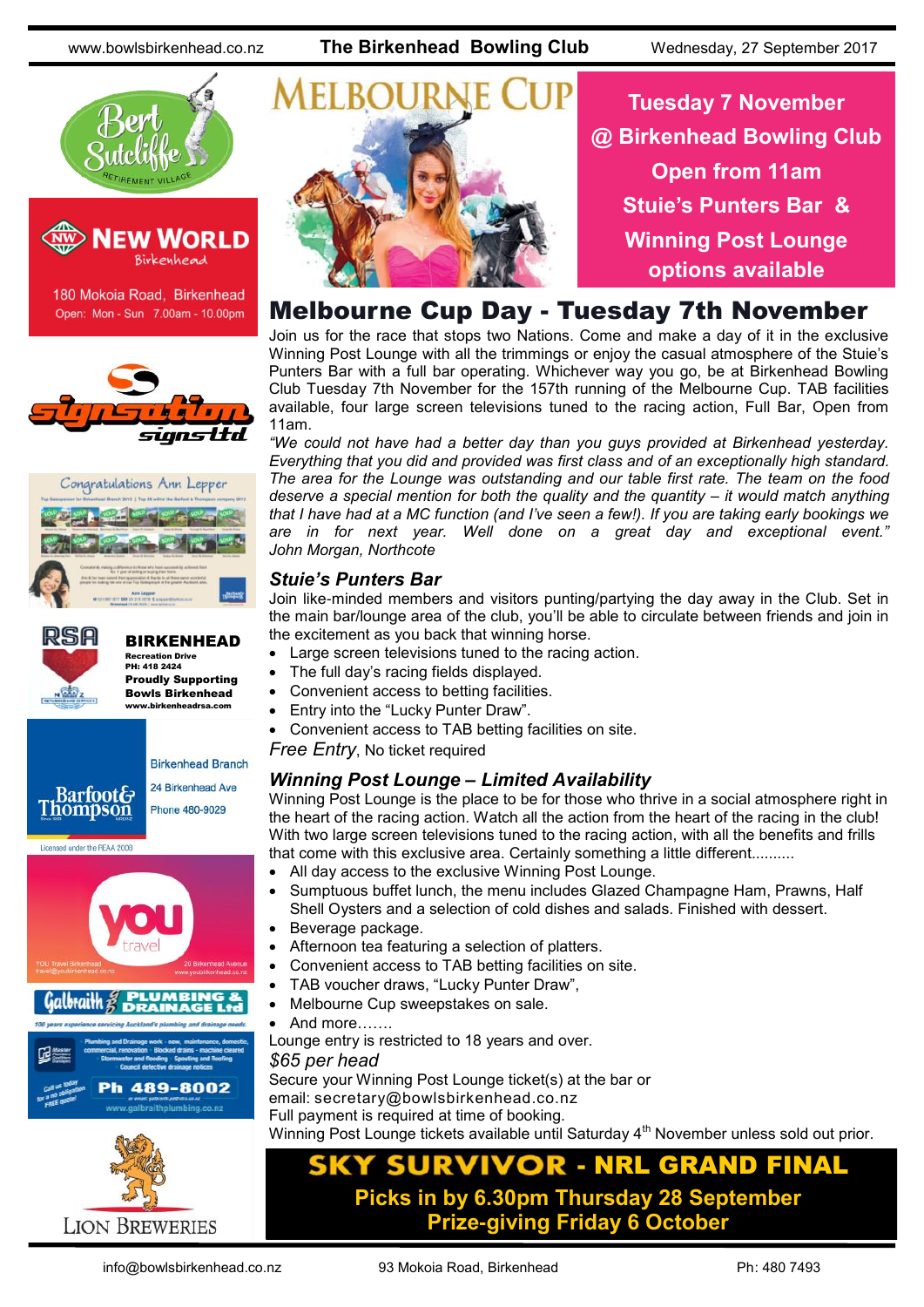







### **LION BREWERIES**



### Changes to BPL's Titleholder & Runner-up Teams

*From [www.bowls.com.au](http://www.bowls.com.au) published on Monday, 25 September 2017* Changes are in-store for the Bowls Premier League's two most successful teams. The reigning titleholders and second-place finishers of last February's \$100,000 BPL League competition have both announced changes to their team lists ahead of November's BPL06.

The dual defending champions, the *BCiB* Sydney Lions, have been forced to make a change to their contingent, after Australian Selectors entrusted star Ben Twist with international duties at the simultaneously staged Hong Kong International Bowls Classic. Taking Twist's place in the Lions' den is newly-capped Australian Jackaroo and up-and-

coming ace Corey Wedlock, who was instrumental in Australia's gold medal men's triples result at the 2017 Gold Coast Multi-Nations event last June.

The remaining Lions' pride remains unchanged, with four-time International Bowler of the Year Aron Sherriff and Commonwealth Games gold medallist Karen Murphy in the playing guernseys, alongside National Coach Steve Glasson OAM in the Coach's chair.

Last year's runners-up, and BPL03's winning team, the New Zealand Blackjacks have also confirmed a positional change, with a big-name star and favourite son set to return in an effort to go one step further this November.

The man who solidified the title for the Kiwis with a spectacular final delivery in BP03, world champion Ali Forsyth, has returned to the fold after missing last February's event. He will reunite with world singles champion Shannon McIlroy and international stalwart Jo Edwards, with New Zealand National Coach Sharon Sims calling the shots.

Continuing the theme, the *Club Helensvale* Gold Coast Hawks have also made one change to their roster, in an attempt to claim a maiden title.

Australian Jackaroos Captain Lynsey Clarke has re-joined the Hawks' nest after missing the last event in New Zealand due to logistical complications, and will replace Kelsey Cottrell who took up her spot in the eleventh hour.

Alongside Clarke is recently announced Hall of Fame inductee Mark Casey and world pairs champion Brett Wilkie, with Australian Open singles runner-up Nathan Rice in the coach's seat.

"Our club and members are very excited to be involved in another BPL this year," Clarke said about the event.

"We love being able to cheer on our Hawks in this prestigious event; our supporters are always the loudest and most colourful.

"Our line-up contains three of Australia's greats, all world champions, and all having played many years alongside each other in the Hawks colours.

I believe the compatibility and skill of our team will make us one of the toughest sides to beat in this impressive field – this is our year."

The Bowls Premier League will light up Brisbane's Club Pine Rivers from November 14 to 17, with 20 hours of live Fox Sports coverage across the four days of competition.

### BNH Centre Event Closing Dates

All Centre event closing dates stated below are with the Club Secretary. Women's Centre Fours & Men's Centre Fours closes Sunday 8th October Women's Centre Pairs & Men's Centre Pairs closes Sunday 29th October Women's Centre Singles & Men's Dick Bree Memorial Triples closes Sunday 12th November 2017

Women's Centre Triples & Men's Centre Singles closes Sunday 24 December 2017 Women's 1-5 Year Centre Singles & Men's 1-5 Year Centre Singles closes Sunday 11th February 2018

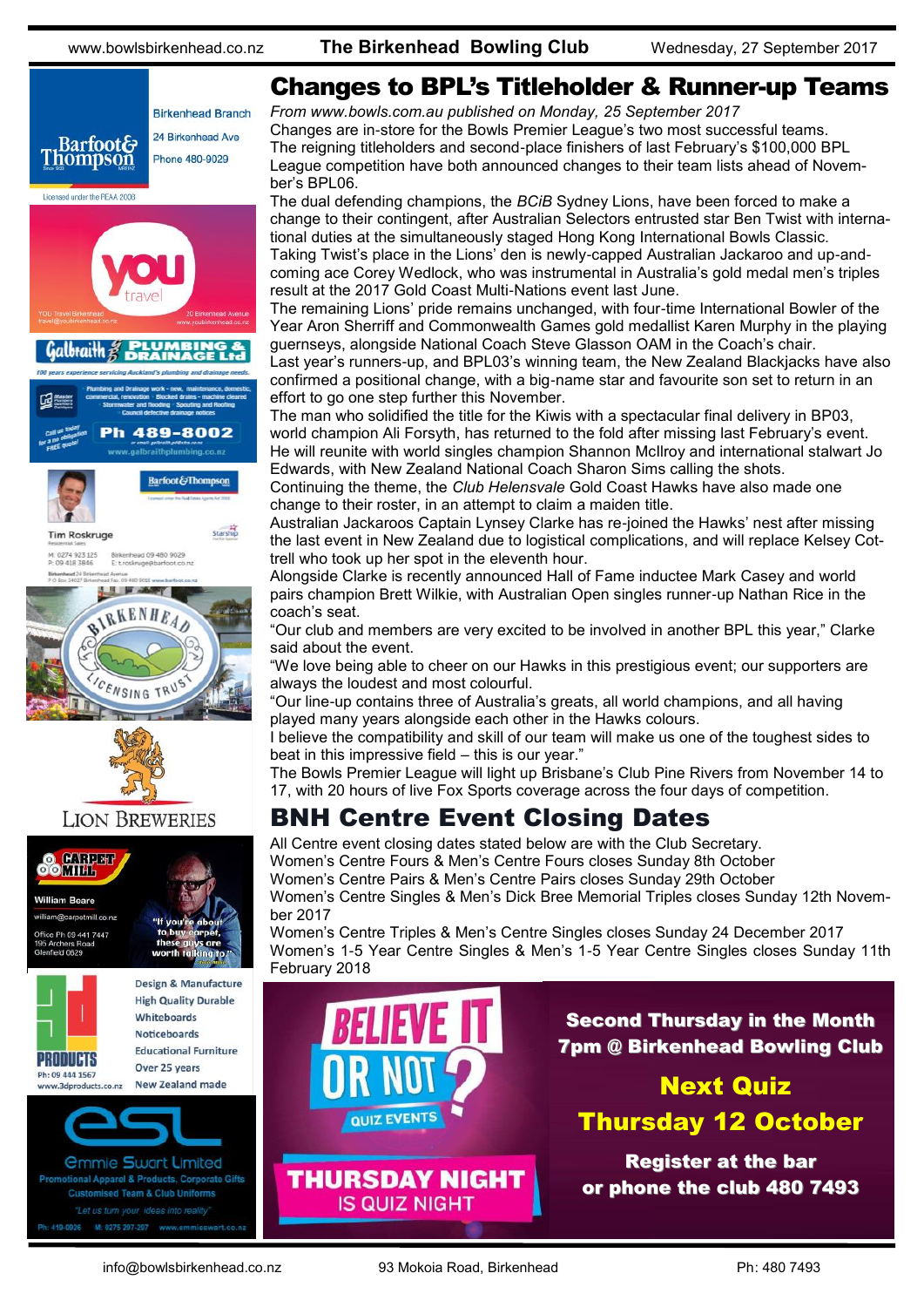



180 Mokoia Road, Birkenhead Open: Mon - Sun 7.00am - 10.00pm







BIRKENHEAD Recreation Drive PH: 418 2424 Proudly Supporting Bowls Birkenhead www.birkenheadrsa.com



Licensed under the REAA 2008



# $H<sub>1</sub>$

M.

Friday 27 October Birkenhead Bowling Club Show starts at 7pm Tickets \$10 available from

Sabrina or Emmie (0275297297)

Entry restricted to 18 years of age and over

### National Open Championships

The National Open Championships is the most prestigious event on the Bowls New Zealand National Events calendar.

As the flagship event for bowls in New Zealand it has a long history of bringing bowlers together to enjoy the game. This open event gives every bowler the chance to compete for top honours as a National Title.

Headquarters for 2017/2018 National Open Championships is at the Taieri Bowling Club, Dunedin.

2017/2018 National Open Championships entries are now open via BowlsNZ website. **Entries close 24th November 2017.** Entries received after this date will be put on a waiting list which means you may NOT play. You will only be moved off the waiting list if a player of team who are in section play withdraw from the competition.

Any questions regarding the upcoming National Open Championships, please contact our Events Manager, Helen Stallard, helen@bowlsnz.co.nz or 021 966 024

# Birkenhead 1-8 Year Open AC Triples Saturday 17 & Sunday 18 February 2018  $\textbf{S5.000*}_{\text{\tiny Cash Prize Pool}} \textbf{S1.500*}_{\text{\tiny First Prize}}$

\*based on 32 entries

### The Trusts New Zealand Open

The Trusts New Zealand Open will be next played from the 10 - 18 February 2018. The headquarters will be Blockhouse Bay Bowls with a number of other clubs, including Birkenhead, used for the qualifying stages of the event.

New Zealand Open Qualifying Event: 10th - 12th February 2018

The Trusts New Zealand Open: 13th - 18th February 2018

Disciplines to be played during both events are: - Singles, Pairs and Triples for both men and women - Any combination Pairs and Triples for disabled bowlers

The entry forms for The Trusts New Zealand Open 2018 are now available from Auckland Bowls website.

All entries must be submitted through the online system. Entries cannot be submitted unless you pay at the time. These forms are designed to be completed on the website please do not print the forms. Once your entry is submitted you will receive a confirmation email.

Please do not hesitate to contact Auckland Bowls 09-623 3555 or [info@aucklandbowls.co.nz](mailto:info@aucklandbowls.co.nz) for assistance[.](mailto:info@aucklandbowls.co.nz) **Entries close on Wednesday 20th December 2017 at 5pm.**



### **TAB at Birkenhead Bowling Club.**

The Birkenhead Bowling Club is committed to promoting responsible gambling.